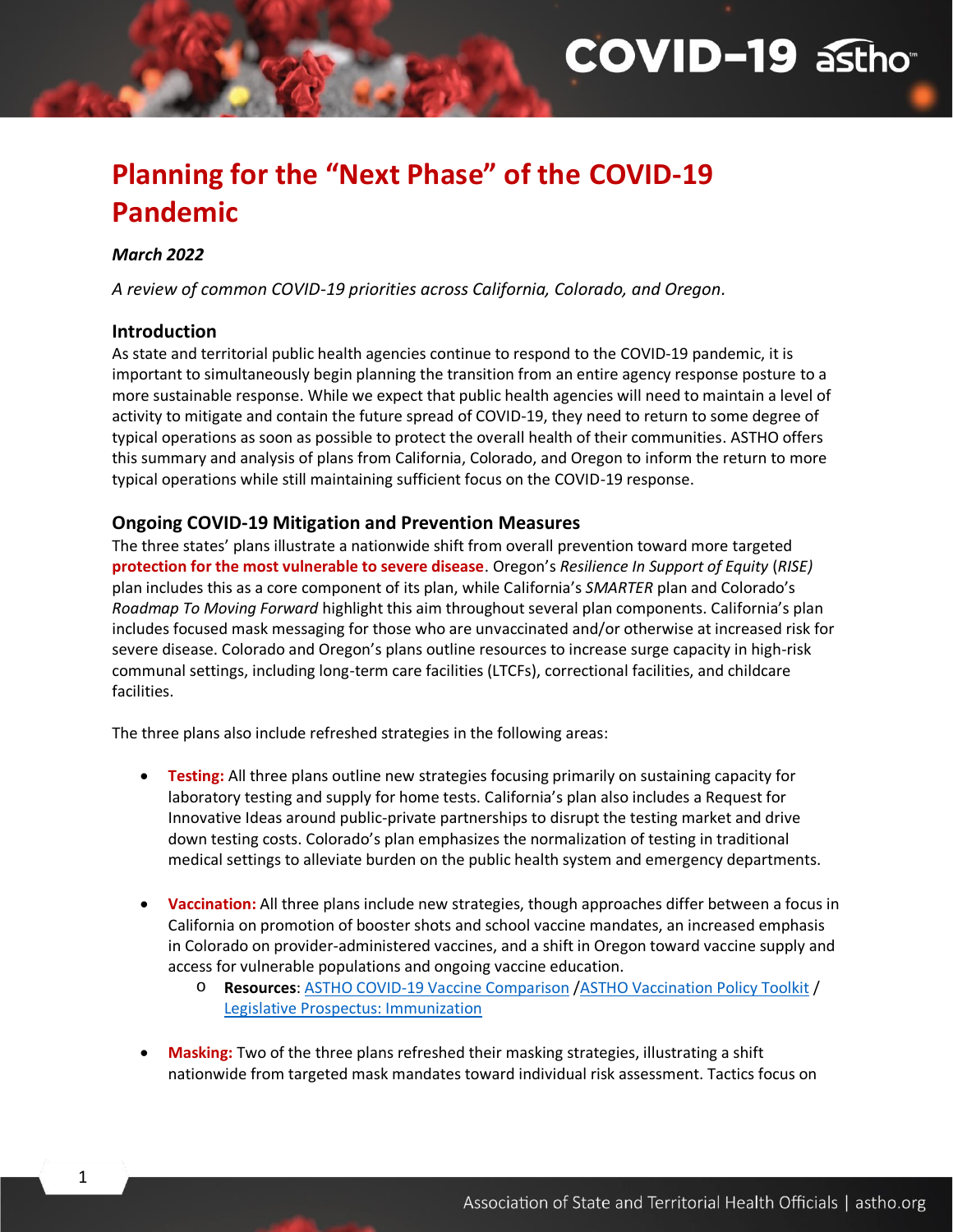continued encouragement of mask wearing in high-risk settings, maintaining strategic stockpiles of PPE, boosting healthcare PPE supply chains, and supporting individuals who choose to mask.

• **Safe Schools:** Two of the three plans include school safety as a core component. California's plan emphasizes indoor air quality initiatives and test-to-stay programs, while Oregon's plan focuses on tailored safety plans for at-risk students, and systematically capturing lessons learned from the pandemic for future use.

#### **Healthcare Readiness and Access**

Strategies focus on reinforcing the healthcare system largely fall under three categories:

- **Healthcare Preparedness and Capacity** is a core component of Colorado's plan and a common theme for California and Oregon. Shared strategies include surge capacity planning, encouraging appropriate use of emergency services, and securing healthcare facility PPE supply. California's plan includes a focus on expanding the existing Medical Reserve Corps team for surge planning. Colorado emphasizes enhanced emergency response training for health care workers. Oregon stresses the role of LTCFs in alleviating hospital strain and resources to support LTCF capacity.
- **Healthcare Workforce Planning** is another core component in Colorado's plan, as well as in California's funding priorities. Colorado outlines tactics for increasing wages to attract new healthcare workers to Colorado and shore up career pipelines, while California highlights \$1.7 billion dollars in new funding toward the health and human services workforce.
- **Treatments and Therapeutics** are a focus of all three plans and a core component of California's, with tactics focused on local supply, provider and patient education, and partnerships with providers and pharmacies. Other tactics include California's focus on telehealth as a tool for effectively prescribing treatments and OR's partnership with the Oregon Primary Care Association to establish Federally Qualified Health Center "Test to Treat" programs.

Also of note is Oregon's emphasis on **Addressing the Behavioral Health Crisis**, outlining strategies for increasing behavioral health workforce capacity, supporting new K-12 behavioral health programs, and removing systemic barriers for underserved communities.

• **Resources**: [COVID-19 and Beyond: Improving Youth Mental Health Outcomes and Disparities](https://www.astho.org/communications/blog/improving-youth-mental-health-outcomes-disparities/) / [Legislative Prospectus: Mental and Behavioral Health](https://www.astho.org/globalassets/pdf/legislative-prospectus_mental-behavioral-health.pdf)

#### **Health Equity**

The disproportionate impact of COVID-19 on communities of color necessitates aggressive action to address the immediate impacts of COVID-19 and the preexisting systemic barriers that amplified those impacts. Each plan proposes strategies for promoting health equity, which fall under three key themes:

- **Monitoring and Addressing Health Disparities:** Common strategies across the three plans include continued efforts to monitor and ensure equitable vaccine, testing, and treatment distribution and access to bridge racial disparities in access and resulting health outcomes.
	- o **Resources:** [Legislative Prospectus: Health Equity](https://www.astho.org/advocacy/state-health-policy/legislative-prospectus-series/health-equity/) / [State Policy Can Reduce Systemic](https://www.astho.org/communications/blog/state-policy-can-reduce-systemic-racism-in-public-health/)  [Racism in Public Health](https://www.astho.org/communications/blog/state-policy-can-reduce-systemic-racism-in-public-health/)